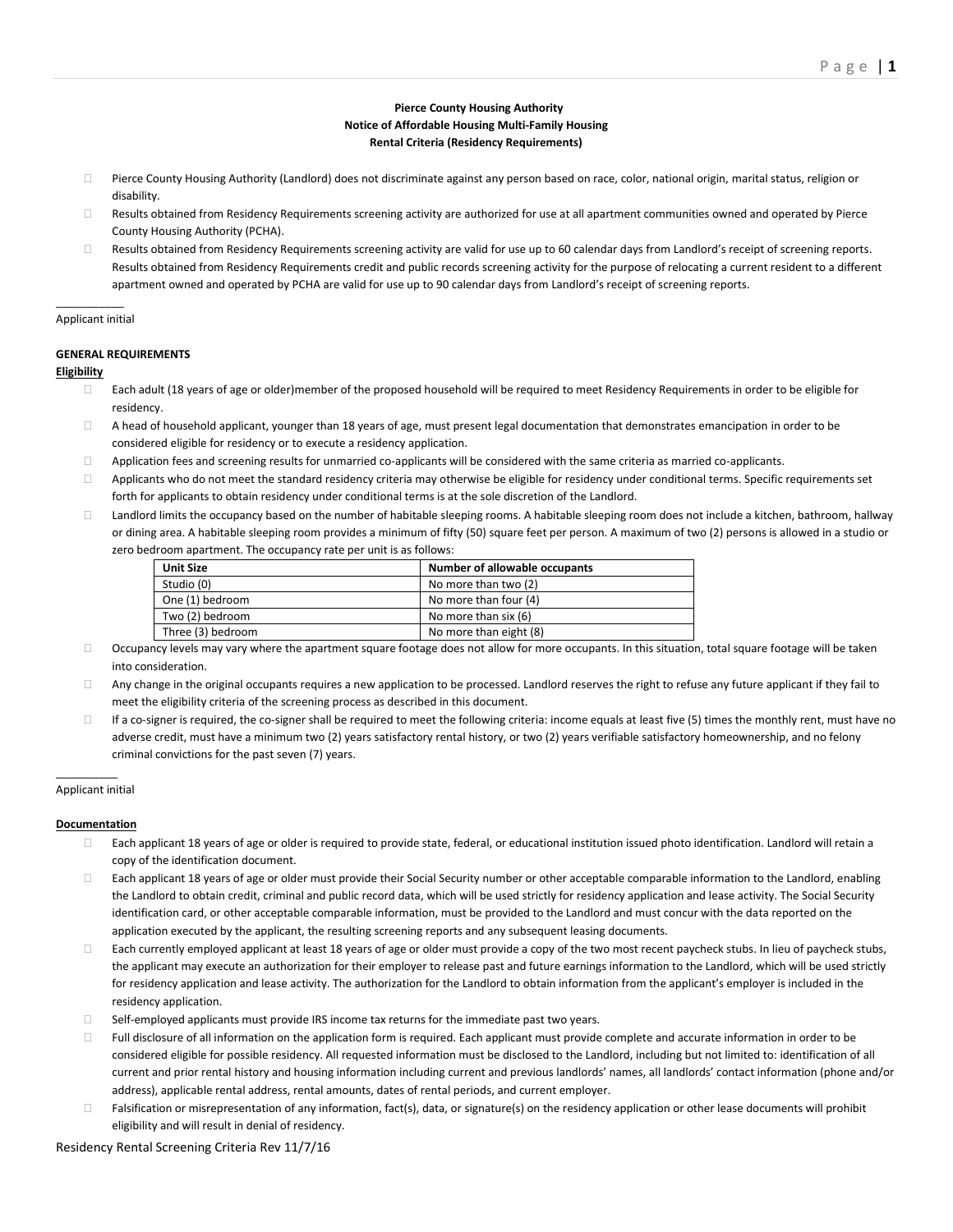- $\Box$  Each adult (18 years of age or older) member of a proposed household will be required to submit a valid application and will be required to meet Residency Requirements criteria as herein described on the most recent Residency Requirements adopted by the Landlord.
- $\Box$  Reports or the details and information from the report(s) obtained through residency screening activity will not be released to applicants under any circumstances. Applicants will be provided with the name, address and applicable contact information for the service or entity(ies) providing adverse information on the report (s).
- $\Box$  Results of the residency application screening activity will be communicated to the applicant by phone, in person, or by written communication to include email and US Mail.

### $\mathcal{L}=\mathcal{L}$ Applicant initial

#### **Payment of Fees**

- $\Box$  The fee for each application must be paid individually and in full before any Residency Requirements screening activity will commence for that application.
- $\Box$  All/each of the applications for multi-applicant households are not required to be received and paid in order for Residency Requirements activity to commence. Landlord is not responsible for loss or damages, reimbursement or credit, for applicants that fail to provide all required applications for the proposed household.
- $\Box$  Residency screening activity will not commence for any application received without the application fee
- □ Holding Fee payments and Holding Fee agreements retain the ability to enforce forfeiture of fees if the Landlord has removed an apartment from marketing or leasing activity and the screening activity for any adult (18 years of age or older) member of the proposed household has not been completed as a result of applicant(s) failure to provide any required fee(s) or valid application(s).
- **EXECUTE:** Application fees are not refundable.
- $\Box$  Applicants shall be responsible to pay fees resulting from the return of payment instruments (e.g. NSF) provided for residency screening or holding fees. Each returned/unpaid payment instrument will result in a fee of \$40.00.
- Applicant must provide the Holding Fee Payment and a fully executed Holding Fee Agreement to secure an apartment and prevent the selected apartment from being otherwise leased within the qualifying holdback time period.
- $\Box$  Residency applications may be submitted without providing a Holding Fee, however the Landlord will NOT secure an apartment for the applicant(s) without receipt of a Holding Fee and a fully executed Holding Fee Agreement. If the Landlord has not received a Holding Fee payment and fully executed Holding Fee Agreement, all available apartments will continue to be shown and marketed even while Residency Requirements screening is being conducted.
- □ Applicant(s) must provide the standard Holding Fee Payment and the fully executed Holding Fee Agreement in order to secure an apartment for residency. All household members that have submitted an application must execute the Holding Fee Agreement before the apartment will be secured and restricted from other marketing and/or leasing activity.
- □ Landlord will commence Residency Requirements screening activity for each valid application received, regardless of information, comments, and results speculated by the applicant or Landlord. Landlord will not be responsible for loss or damage, reimbursement or credit of any type or amount for any valid application received by the Landlord.

#### $\mathcal{L}=\mathcal{L}$ Applicant initial

#### **Residency Requirements**

Approval for residency at an apartment community owned and operated by Pierce County Housing Authority will require that all adult (18 years of age or older) household members demonstrate all of the following:

- $\Box$  Ability to conform to requirements of multi-family housing environment
- □ Credit worthiness
- □ Ability to pay future rents and other amounts due

Conformity to Residency Requirements shall be solely determined by Pierce County Housing Authority using results of all screening activity conducted and obtained on behalf of the rental applicant.

 $\mathcal{L}=\mathcal{L}$ Applicant initial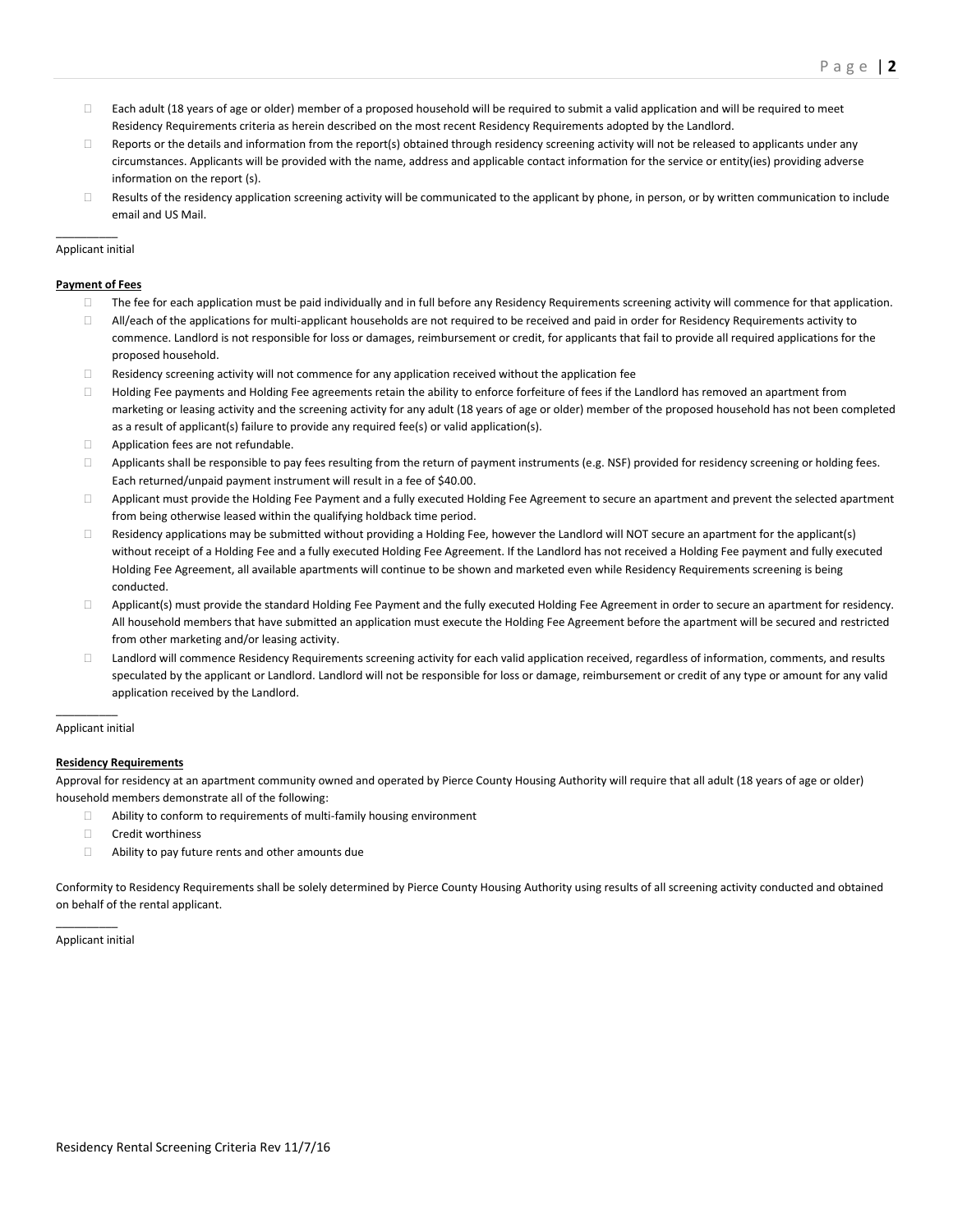## **Approved Residency**

- $\Box$  If the applicant is approved for residency by meeting all Residency Requirements, the Landlord will notify the applicant(s) of approved residency applications by phone, email, US Mail, or in person.
- Apartments that are secured with a Holding Fee Payment and fully executed Holding Fee Agreement shall remain restricted from leasing to anyone except the applicant until the date identified on the Holding Fee Agreement or execution of the applicant's Rental/Lease Agreement, whichever occurs first.
- Applicants approved for residency that have not secured an apartment with a Holding Fee Payment and fully executed Holding Fee Agreement remain at risk of the inability to execute a Rental/Lease Agreement or secure housing due to the unavailability of an apartment.

## $\mathcal{L}=\mathcal{L}$ Applicant initial

| <b>Residency Requirement</b> | <b>Condition Requirement</b> |
|------------------------------|------------------------------|
| Unconditional                | 0                            |
| Conditional                  | 1                            |
| Conditional                  | 2 and Other**                |
| Denial                       | <b>NA</b>                    |
| Conditional                  | $\mathbf{1}$                 |
|                              |                              |
| Denial                       | <b>NA</b>                    |
| Conditional                  | 1 and Other**                |
| Conditional                  | 2 and Other**                |
|                              |                              |

Applicant initial

| Currently employed, and employed a minimum of the immediate past six months<br><b>NA</b><br>Unconditional          | <b>Condition Requirement</b> |
|--------------------------------------------------------------------------------------------------------------------|------------------------------|
|                                                                                                                    |                              |
| Not currently employed, or not employed a minimum of the immediate past six months<br>Conditional<br>1 and Other** |                              |

#### Applicant initial

| <b>Rental History Status</b>                                                                  | <b>Residency Requirement</b> | <b>Condition Requirement</b> |
|-----------------------------------------------------------------------------------------------|------------------------------|------------------------------|
| Minimum of two years verifiable satisfactory rental history                                   | Unconditional                | <b>NA</b>                    |
| Some verifiable satisfactory rental history but less than two years                           | Conditional                  | 1 and Other**                |
| Eviction; other adverse legal action associated with housing; or rental history demonstrating | Denial                       | ΝA                           |
| noise, damage, disturbance, gang or drug activity                                             |                              |                              |

#### Applicant initial

 $\mathcal{L}=\mathcal{L}$ 

| <b>Income Status</b>                                                                                                                                            | <b>Residency Requirement</b> | <b>Condition Requirement</b> |
|-----------------------------------------------------------------------------------------------------------------------------------------------------------------|------------------------------|------------------------------|
| Verifiable household income* is equal to or greater than three (3) times the monthly rent                                                                       | Unconditional                | <b>NA</b>                    |
| amount                                                                                                                                                          |                              |                              |
| Verifiable household income* is equal to or greater than two (2) times the monthly rent                                                                         | Conditional                  | 1 and Other**                |
| amount but less than three (3) times the monthly rent amount                                                                                                    |                              |                              |
| Verifiable household income* is equal to or greater than one and three quarters (1.75) times                                                                    | Conditional                  | 2 and Other**                |
| the monthly rent amount but less than two (2) times the monthly rent amount                                                                                     |                              |                              |
| Verifiable household income* is less than one and three quarters (1.75) times the monthly                                                                       | Denial                       | <b>NA</b>                    |
| rent amount                                                                                                                                                     |                              |                              |
| *Verifiable household income may include subsidy payments from DSHS, food stamps, child support, bank accounts, alimony, trust accounts, Social Security,       |                              |                              |
| unemployment benefits, grants, and other regular and verifiable income as determined solely by the Landlord. Income does not include Section 8 Housing          |                              |                              |
| Assistance (see 'Applicants Providing a Section 8 Housing Assistance Voucher' below). Gift income requires additional consideration as described in 'Exceptions |                              |                              |
| for Gift Income' below.                                                                                                                                         |                              |                              |